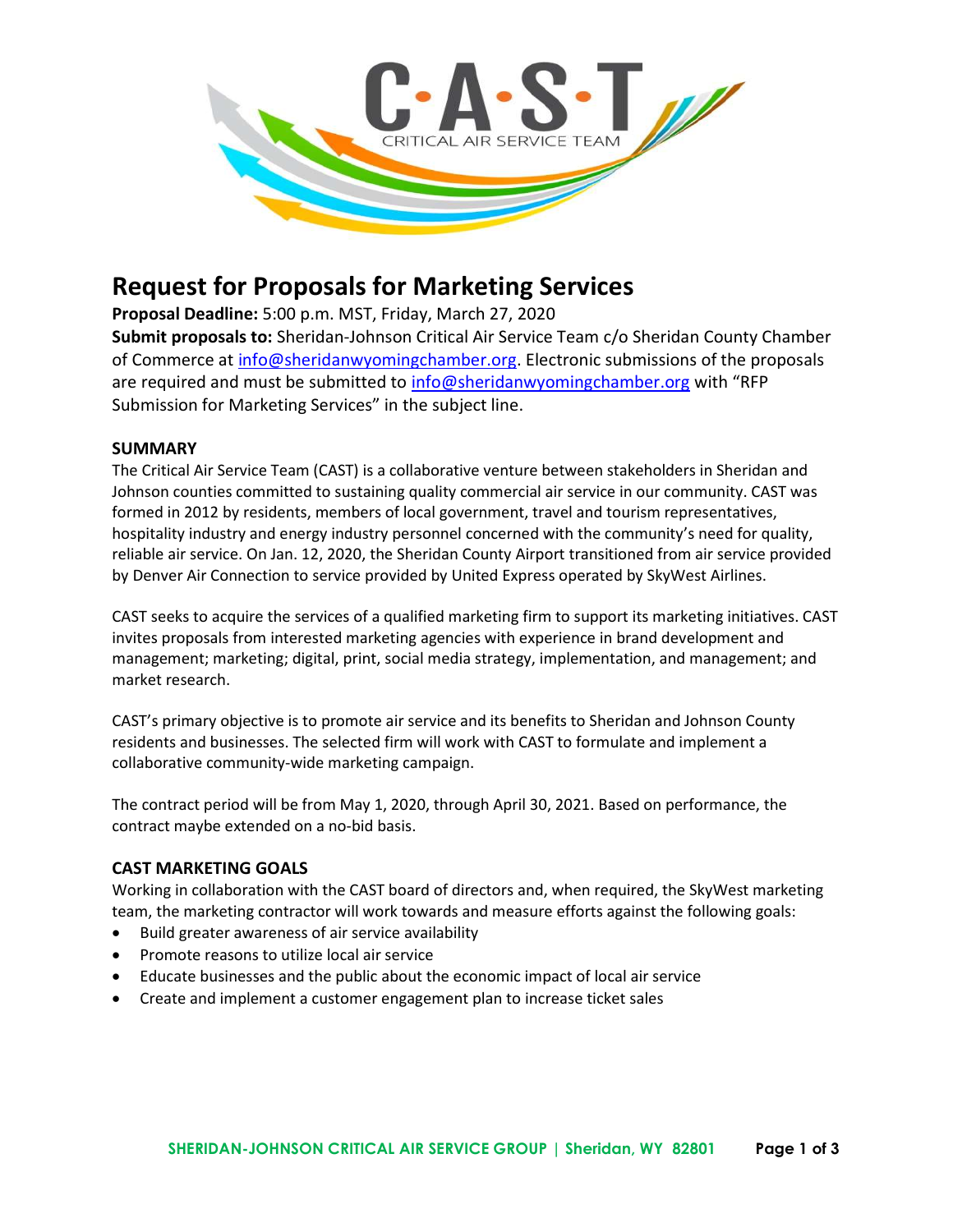

### SCOPE OF WORK

The scope of work will include the following:

#### Strategy

- Develop a marketing plan focused on achieving CAST's Marketing Goals
- Serve as CAST's expert advisor for the development and implementation of marketing strategies to increase use of local air service
- Create quarterly planning objectives and reporting for ensuring tactics are managed on brand and on budget, and accountable to measurement KPIs

#### Marketing and Public Relations

- Provide graphic design and content development for digital, print, and collateral material, as requested
- Manage public relations resources to accomplish the objectives as described in the marketing plan
- Provide strategic campaign support, including planning, development, and execution; multi-channel outreach; and branded material development

#### Digital

- Determine best use of current website and provide website design, development, and content services, as needed
- Provide social media strategy development, content, and execution

#### Market Research

- Conduct market research to identify target industry segments
- Conduct community surveys, as needed

#### Branding

- Advise CAST on maintaining brand consistency or recommend and implement new branding
- Make recommendations on brand advancement